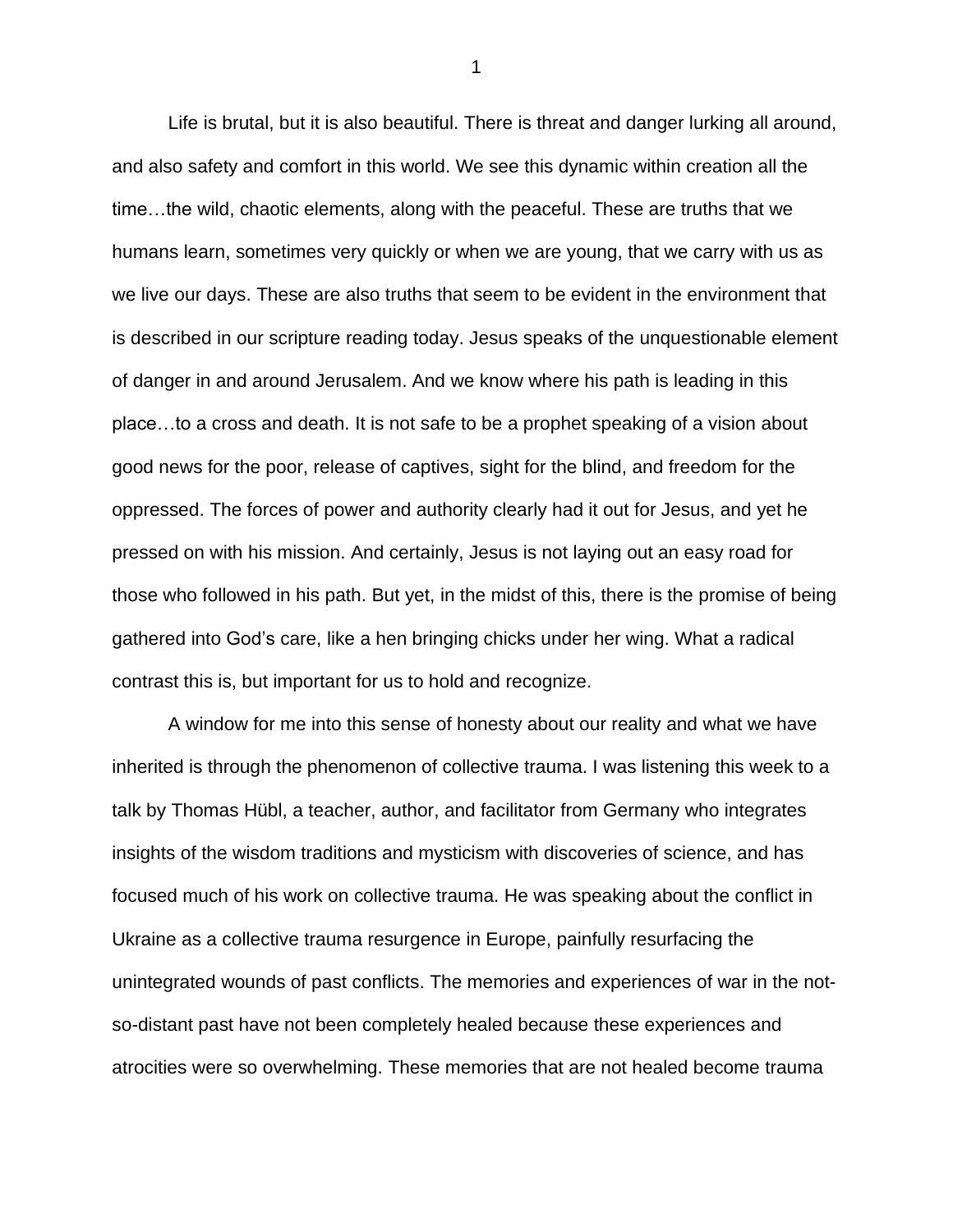that is carried in our bodies, stuck in a frozen state because they are so overwhelming. This could certainly be said to be more intense for those in Europe today, but is also a real possibility for people whose ancestors, like many of ours, came from Europe and lived through wars in the past.

What is happening to us now as this danger is rekindled and trauma revisited? To varying degrees, we are feeling this unsettledness within ourselves, witnessing the horrors of war, and feeling our hearts break for innocent lives being devastated. We are all together longing for restoration and peace, waiting, hoping, praying for an end to conflict that seems next to impossible.

And still, there is the promise of being gathered into God's care, like a hen bringing chicks under her wing.

In God's design, we have been created to know, receive, and share this kind of care promised by Jesus. The great mystic Julian of Norwich spoke of this motherly vision of love in Jesus like this: "We are brought again by the motherhood of mercy and grace into our natural place, for which we were created by the motherhood of natural love. A mother's service is nearest, readiest, and surest. It is nearest because it is most natural. It is readiest because it is most loving. And it is surest because it is most true. We realize that all our mothers bear us for pain and for dying. But our true mother Jesus—all love—alone bears us for joy and for endless living, blessed may he be! He sustains us within himself in love and hard labor, until the fullness of time."

So, how can we tap into this love that holds, sustains, and heals us and all of creation, even as we exist with the presence of collective trauma?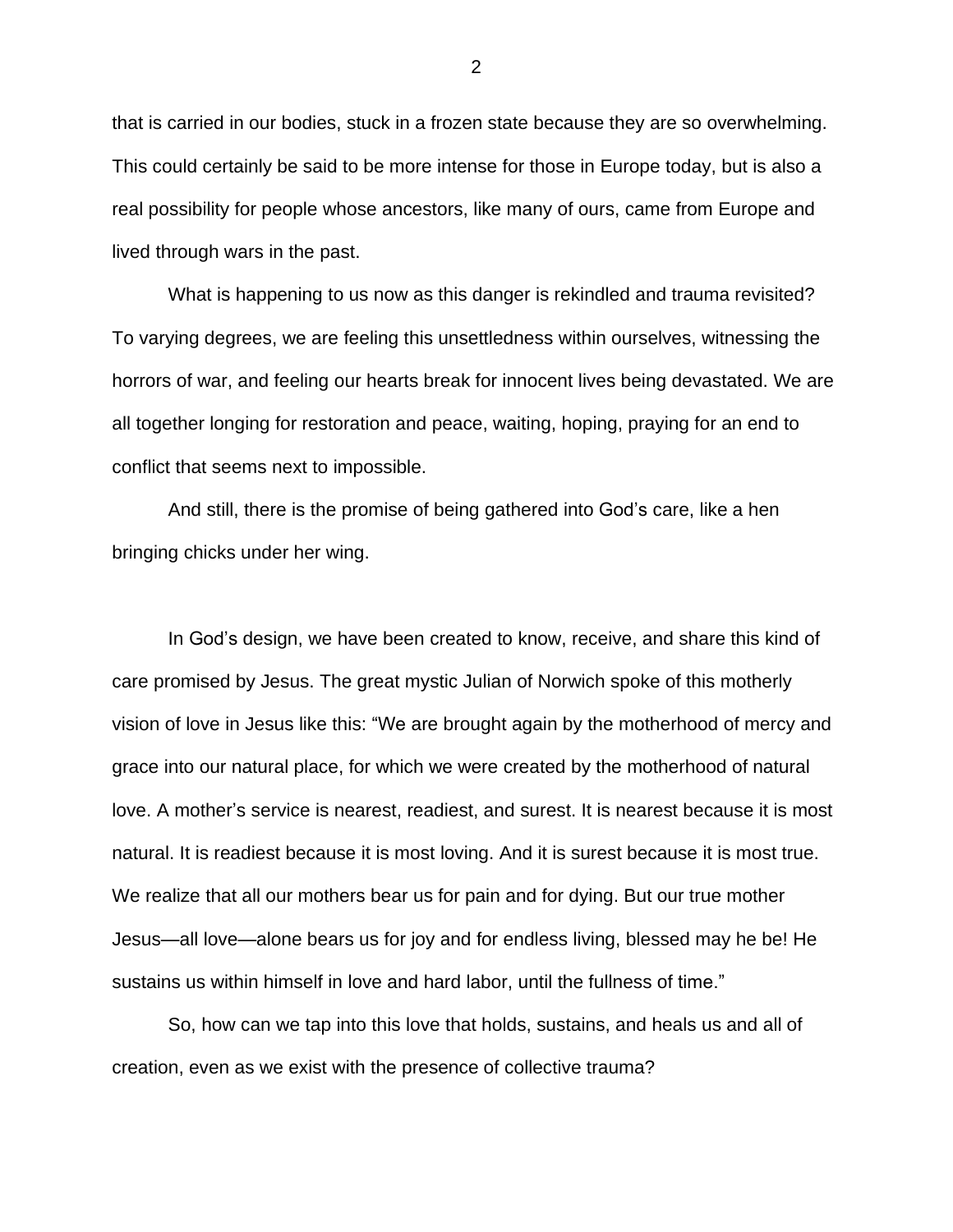Thomas Hübl suggests that we begin with ourselves and our rootedness in our identity. In this we come back to our belovedness and being made in the image of God. We need to feel the elemental love God has for us in our very bodies, because this is where danger and unsettledness lands for us, as well. Connecting with your breath, or wrapping your arms around yourself are just some of the ways that you can selfregulate, slow down, and return to the experience of God's care for you. In this, we can proclaim like the psalmist in Psalm 27: "The Lord is my light and my salvation; whom then shall I fear? The Lord is the stronghold of my life; of whom shall I be afraid?"

But we are not designed to be self-sufficient or exist in just a "God and me" relationship. Rather, we are wired to connect and called into community. In healthy, lifegiving relationships, we find the co-regulation and mutual support so desperately needed in the face of trauma. God has formed us for this kind of life together. It is in community that we find belonging and have these core needs met, as Parker Palmer articulates: that "I am seen. I am heard. When I express myself, I am taken seriously." Parker also talks about a recovery of small things, of small ways in the many interactions of our daily lives that we express the kind of Christ-like care that heals and transforms. Dr. Bessel van der Kolk also shares the phenomenon that after a collective trauma, people throughout history and across many cultures have tended to sing and move and dance and eat together. Unfortunately, this is not as common in North America and has been inhibited because of the pandemic. But I think we can all agree that engaging in songs and prayers and other rituals in worship can help us feel at one with the people around us and are very powerful, very comforting ways of being connected with others and with God.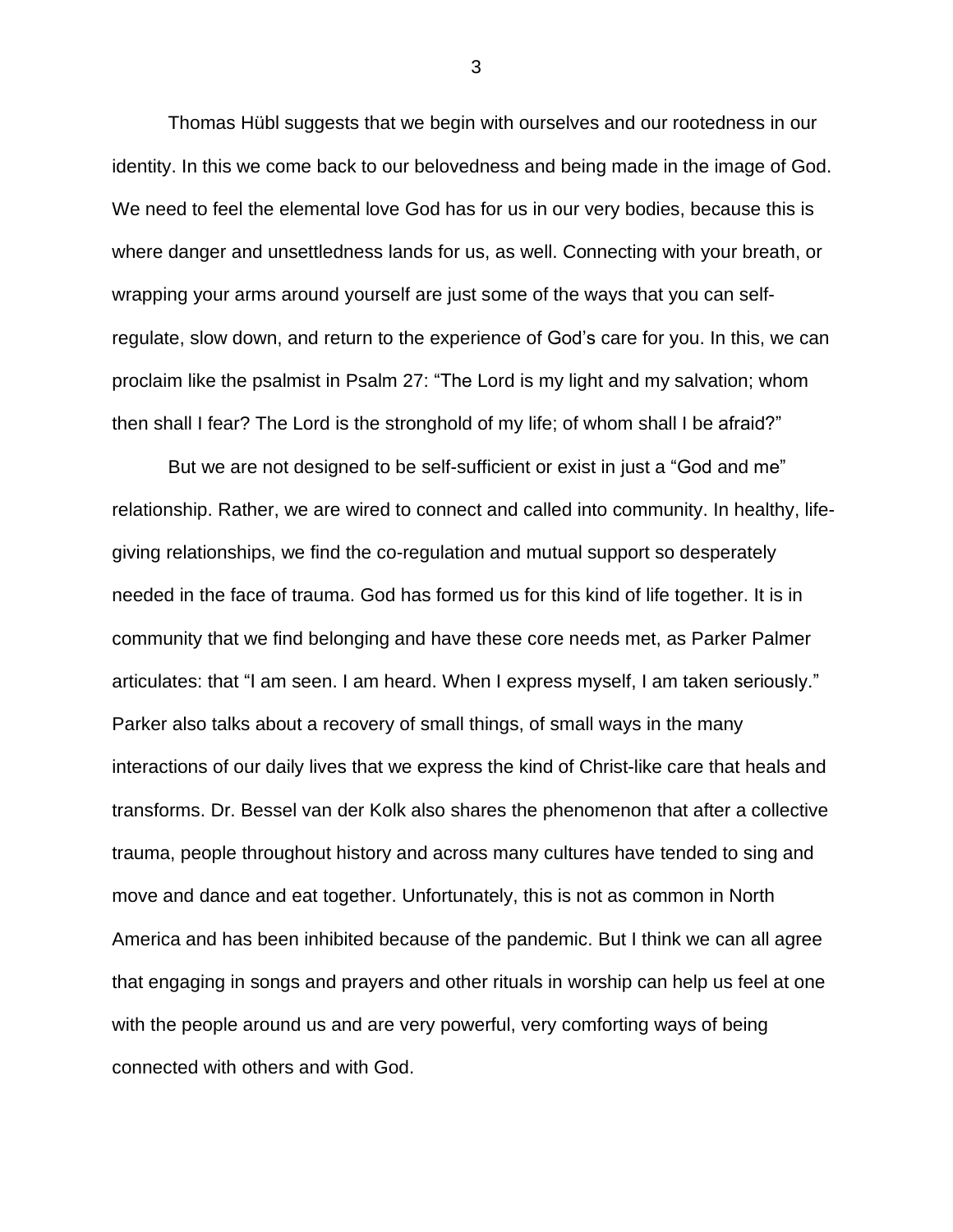Finally, we are called to heal and integrate trauma on a larger, collective level. This happens when we feel moved by the Spirit to find ways to give and help people we don't even know. Perhaps you have been inspired to contribute to relief efforts for those who have recently become displaced from their homes or refugees. We have seen stories this week, like the Polish moms who left strollers at the train station, for Ukrainian moms who may need them when they arrive in Poland with their children. Or the boy who traveled alone for 600 miles as a refugee with his phone number written on his hand, and was embraced by loving volunteers as he arrived in Slovakia. There are stories throughout history of the reality of people being deeply inclined to be good to one another. If you're interested, there is a whole book dedicated to this optimistic take on humanity and our history called "Humankind" by Rutger Bregman. Evolutionary theorists posit that it is actually our benevolence and care for one another that has allowed us to survive throughout time, rather than our competition.

Despite the undeniable truth that there are threats and strife in our world, God's Spirit is moving in and around and among us, so that we may know and feel the love from which nothing can separate us. As you and I are faced with fear, God draws us near, like a hen gathering her chicks under her wings, as we find grounding within ourselves, connect in close relationships, and reach out to care for others across the world.

I'm going to close with this blessing from one of my favorite authors, Kate Bowler: So here is a blessing for us the anxious and careworn and exhausted all who longed for peace and joy and hope, and maybe God to surprise us when we're running